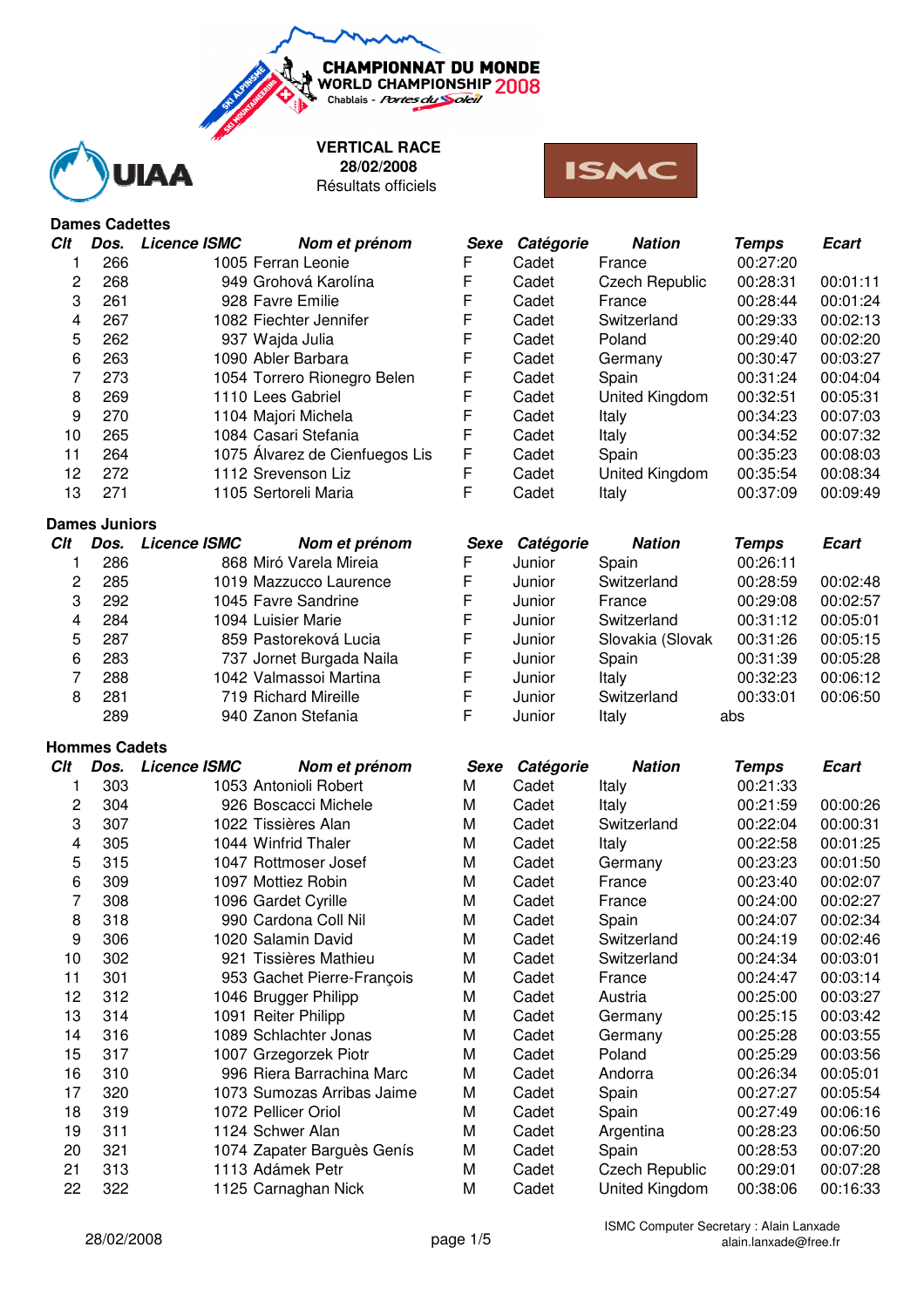|                | <b>Hommes Juniors</b> |                                      |             |                    |                         |              |              |  |  |  |
|----------------|-----------------------|--------------------------------------|-------------|--------------------|-------------------------|--------------|--------------|--|--|--|
| Clt            | Dos.                  | <b>Licence ISMC</b><br>Nom et prénom | Sexe        | Catégorie          | <b>Nation</b>           | <b>Temps</b> | <b>Ecart</b> |  |  |  |
| 1              | 337                   | 788 Thaler Sigmund                   | M           | Junior             | Italy                   | 00:21:31     |              |  |  |  |
| 2              | 324                   | 1029 Marti Werner                    | M           | Junior             | Switzerland             | 00:21:57     | 00:00:26     |  |  |  |
| 3              | 338                   | 872 Pinsach Rubirola Marc            | M           | Junior             | Spain                   | 00:22:03     | 00:00:32     |  |  |  |
| 4              | 333                   | 626 Moling Michael                   | M           | Junior             | Italy                   | 00:22:20     | 00:00:49     |  |  |  |
| 5              | 340                   | 970 Baltassat Martin                 | M           | Junior             | France                  | 00:22:23     | 00:00:52     |  |  |  |
| 6              | 339                   | 850 Groh Radoslav                    | M           | Junior             | <b>Czech Republic</b>   | 00:22:32     | 00:01:01     |  |  |  |
| 7              | 325                   | 922 Michaud Randy                    | M           | Junior             | Switzerland             | 00:22:41     | 00:01:10     |  |  |  |
| 8              | 341                   | 804 Bargiel Andrzej                  | M           | Junior             | Poland                  | 00:22:43     | 00:01:12     |  |  |  |
| 9              | 336                   | 748 Vernaz Piedmont Sébastien        | M           | Junior             | France                  | 00:22:53     | 00:01:22     |  |  |  |
| 10             | 335                   | 599 Jokl Michal                      | M           | Junior             | Slovakia (Slovak        | 00:23:03     | 00:01:32     |  |  |  |
| 11             | 346                   | 992 Fejfar Ondrej                    | M           | Junior             | <b>Czech Republic</b>   | 00:23:10     | 00:01:39     |  |  |  |
| 12             | 300                   | 948 Tremiño Álvaro                   | M           | Junior             | Spain                   | 00:23:17     | 00:01:46     |  |  |  |
| 13             | 345                   | 995 Danko Matus                      | M           | Junior             | Slovakia (Slovak        | 00:23:34     | 00:02:03     |  |  |  |
| 14             | 330                   | 1021 Theux Marcel                    | M           | Junior             | Switzerland             | 00:23:43     | 00:02:12     |  |  |  |
| 15             | 334                   | 746 Peyet Mathieu                    | M           | Junior             | France                  | 00:23:45     | 00:02:14     |  |  |  |
| 16             | 331                   | 680 Pubill Rodriguez Aleix           | M           | Junior             | Spain                   | 00:23:55     | 00:02:24     |  |  |  |
| 17             | 332                   | 744 Gachet Xavier                    | M           | Junior             | France                  | 00:24:35     | 00:03:04     |  |  |  |
| 18             | 326                   | 936 Pfanzelt Michael                 | M           | Junior             | Germany                 | 00:25:02     | 00:03:31     |  |  |  |
| 19             | 323                   | 986 Kúcik Tomás                      | M           | Junior             | Slovakia (Slovak        | 00:25:23     | 00:03:52     |  |  |  |
| 20             | 347                   | 979 García Sala Guillem              | M           | Junior             | Spain                   | 00:25:46     | 00:04:15     |  |  |  |
| 21             | 343                   | 1092 Canella Tiziano                 | M           | Junior             | Italy                   | 00:26:09     | 00:04:38     |  |  |  |
| 22             | 327                   | 876 Riera Barrachina Pau             | M           | Junior             | Andorra                 | 00:26:29     | 00:04:58     |  |  |  |
| 23             | 348                   | 1067 Gomá Roca Albert                | M           | Junior             | Andorra                 | 00:26:36     | 00:05:05     |  |  |  |
| 24             | 349                   | 1111 Harold Rupert Nicholas          | M           | Junior             | United Kingdom          | 00:26:54     | 00:05:23     |  |  |  |
| 25             | 350                   | 722 Kalogeropoulos Grigorios         | M           | Junior             | Greece                  | 00:26:58     | 00:05:27     |  |  |  |
| 26             | 342                   | 851 Brožek Adam                      | M           | Junior             | <b>Czech Republic</b>   | 00:27:24     | 00:05:53     |  |  |  |
| 27             | 328                   | 806 Rojas Sebastian                  | M           | Junior             | Chile                   | 00:28:50     | 00:07:19     |  |  |  |
| 28             | 329                   | 1056 Scheuch Federico                | M           | Junior             | Chile                   | 00:30:01     | 00:08:30     |  |  |  |
| 29             | 344                   | 1057 Cruz Carlos                     | M           | Junior             | Chile                   | 00:32:47     | 00:11:16     |  |  |  |
|                | <b>Dames Espoirs</b>  |                                      |             |                    |                         |              |              |  |  |  |
| Clt            | Dos.                  | <b>Licence ISMC</b><br>Nom et prénom | <b>Sexe</b> | Catégorie          | <b>Nation</b>           | <b>Temps</b> | <b>Ecart</b> |  |  |  |
| 1              | 61                    | 819 Roux Laetitia                    | F           | Senior espo France |                         | 00:45:59     |              |  |  |  |
| $\overline{c}$ | 65                    | 586 Gex-Fabry Emilie                 | $\mathsf F$ |                    | Senior espo Switzerland | 00:50:13     | 00:04:14     |  |  |  |
| 3              | 70                    | 1015 Lunger Tamara                   | F           | Senior espo Italy  |                         | 00:52:47     | 00:06:48     |  |  |  |

|    | ັບເ | 0 IV TIVUA LUVIIII.      |   | <b>OUTINE CONDITION</b>      | 00. <del>1</del> 0.00 |          |
|----|-----|--------------------------|---|------------------------------|-----------------------|----------|
| 2  | 65  | 586 Gex-Fabry Emilie     |   | Senior espo Switzerland      | 00:50:13              | 00:04:14 |
| 3  | 70  | 1015 Lunger Tamara       | F | Senior espo Italy            | 00:52:47              | 00:06:48 |
| 4  | 64  | 933 Mercier Jessica      |   | Senior espo France           | 00:53:09              | 00:07:10 |
| 5. | 71  | 750 Penhard Bernadette   |   | Senior espo France           | 00:53:10              | 00:07:11 |
| 6  | 68  | 786 Chanoine Fabienne    | F | Senior espo Italy            | 00:53:25              | 00:07:26 |
|    | 62  | 544 Cuminetti Silvia     |   | Senior espo Italy            | 00:53:43              | 00:07:44 |
| 8  | 69  | 848 Formánková Dita      | F | Senior espo Czech Republic   | 00:55:31              | 00:09:32 |
| 9  | 63  | 679 Pernet Coraly        | F | Senior espo Switzerland      | 00:57:25              | 00:11:26 |
| 10 | 66  | 919 Findurová Viera      |   | Senior espo Slovakia (Slovak | 01:02:51              | 00:16:52 |
|    | 67  | 1123 Barbagallo Carolina |   | Senior espo Argentina        | 01:17:15              | 00:31:16 |
|    |     |                          |   |                              |                       |          |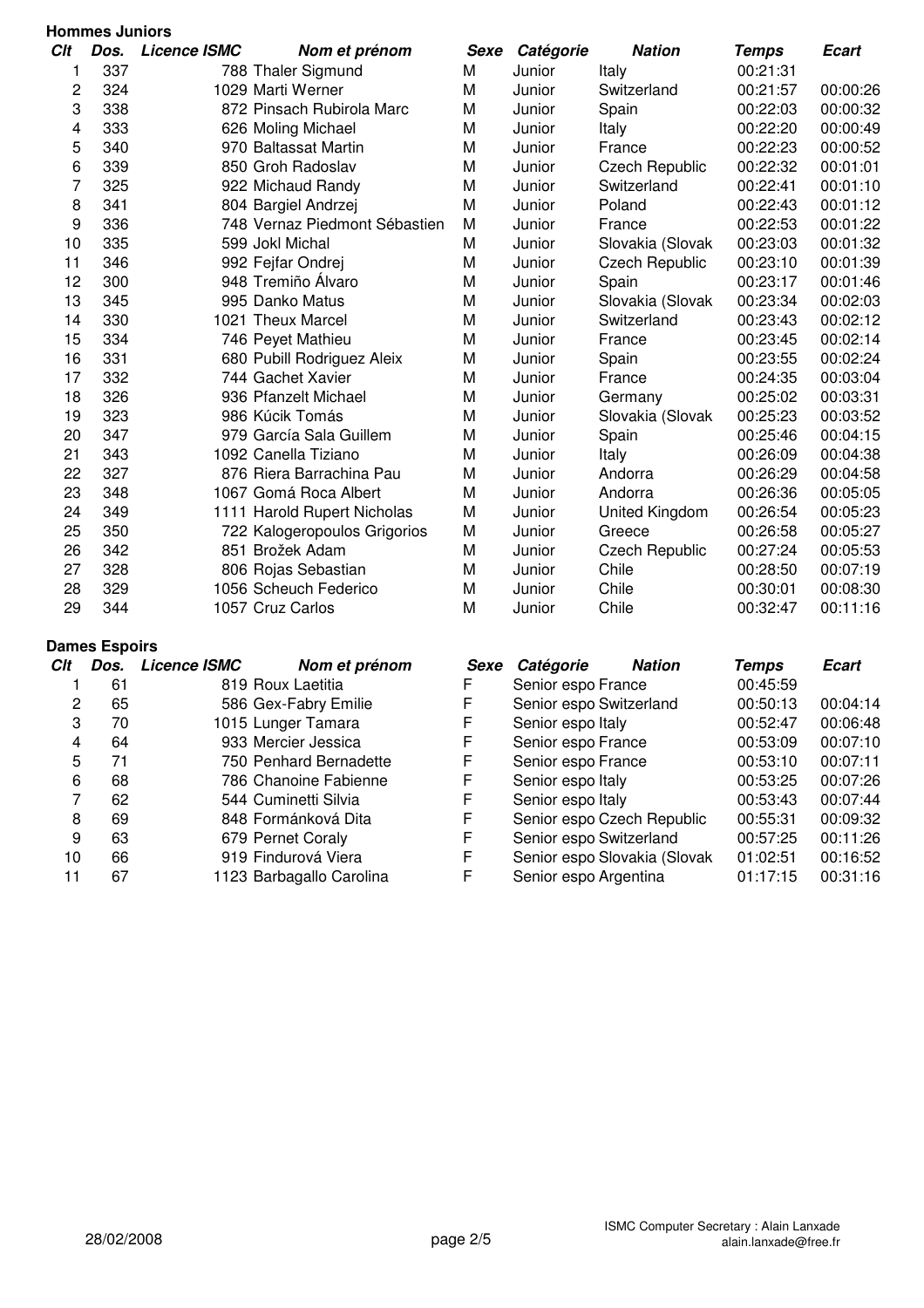|     | <b>Dames Seniors</b> |                     |                               |             |           |                       |              |              |
|-----|----------------------|---------------------|-------------------------------|-------------|-----------|-----------------------|--------------|--------------|
| Clt | Dos.                 | <b>Licence ISMC</b> | Nom et prénom                 | <b>Sexe</b> | Catégorie | <b>Nation</b>         | <b>Temps</b> | <b>Ecart</b> |
| 1   | 2                    |                     | 723 Pedranzini Roberta        | F           | Senior    | Italy                 | 00:43:39     |              |
| 2   | 23                   |                     | 724 Martinelli Francesca      | F           | Senior    | Italy                 | 00:44:49     | 00:01:10     |
| 3   | 5                    |                     | 923 Etzensperger Nathalie     | F           | Senior    | Switzerland           | 00:45:08     | 00:01:29     |
| 4   | 28                   |                     | 1101 Prugger Lydia            | F           | Senior    | Austria               | 00:45:19     | 00:01:40     |
| 5   | 4                    |                     | 151 Favre Corinne             | F           | Senior    | France                | 00:45:23     | 00:01:44     |
| 6   | 20                   |                     | 164 Lathuraz Véronique        | F           | Senior    | France                | 00:45:26     | 00:01:47     |
| 7   | 32                   |                     | 964 Tudel Cuberes Ariadna     | F           | Senior    | Andorra               | 00:45:30     | 00:01:51     |
| 8   | 61                   |                     | 819 Roux Laetitia             | F           | Senior    | France                | 00:45:59     | 00:02:20     |
| 9   | 15                   |                     | 942 Dusautoir Bertrand Sophie | F           | Senior    | Andorra               | 00:46:27     | 00:02:48     |
| 10  | 3                    |                     | 65 Pellissier Gloriana        | F           | Senior    | Italy                 | 00:47:16     | 00:03:37     |
| 11  | 8                    |                     | 423 Troillet Marie            | F           | Senior    | Switzerland           | 00:47:39     | 00:04:00     |
| 12  | 6                    |                     | 579 Gruber Barbara            | F           | Senior    | Germany               | 00:47:53     | 00:04:14     |
| 13  | 35                   |                     | 871 Zubizarreta Izaskun       | F           | Senior    | Spain                 | 00:47:58     | 00:04:19     |
| 14  | 9                    |                     | 847 Arró Gemma                | F           | Senior    | Spain                 | 00:48:08     | 00:04:29     |
| 15  | $\mathbf{1}$         |                     | 920 Leonardi Natascia         | F           | Senior    | Switzerland           | 00:48:18     | 00:04:39     |
| 16  | 19                   |                     | 1081 Hook Martina             | F           | Senior    | Sweden                | 00:49:25     | 00:05:46     |
| 17  | 14                   |                     | 976 Bystoel Marit Tveite      | F           | Senior    | Norway                | 00:49:41     | 00:06:02     |
| 18  | 29                   |                     | 314 Roca Emma                 | F           | Senior    | Spain                 | 00:49:56     | 00:06:17     |
| 19  | 33                   |                     | 1077 Vikberg Josefina         | F           | Senior    | Sweden                | 00:50:01     | 00:06:22     |
| 20  | 65                   |                     | 586 Gex-Fabry Emilie          | F           | Senior    | Switzerland           | 00:50:13     | 00:06:34     |
| 21  | 7                    |                     | 797 Merrill Monique           | F           | Senior    | <b>United States</b>  | 00:51:32     | 00:07:53     |
| 22  | 30                   |                     | 975 Ryste Bodil               | F           | Senior    | Norway                | 00:51:46     | 00:08:07     |
| 23  | 27                   |                     | 908 Pedersen Lene             | F           | Senior    | Norway                | 00:51:49     | 00:08:10     |
| 24  | 22                   |                     | 1009 Marinko Jana             | F           | Senior    | Slovenia              | 00:52:35     | 00:08:56     |
| 25  | 70                   |                     | 1015 Lunger Tamara            | F           | Senior    | Italy                 | 00:52:47     | 00:09:08     |
| 26  | 13                   |                     | 977 Blom Ellen                | F           | Senior    | Norway                | 00:52:50     | 00:09:11     |
| 27  | 18                   |                     | 1069 Hiklová Lenka            | F           | Senior    | Slovakia (Slovak      | 00:53:05     | 00:09:26     |
| 28  | 17                   |                     | 1031 Harper Jane              | F           | Senior    | New Zealand           | 00:53:08     | 00:09:29     |
| 29  | 64                   |                     | 933 Mercier Jessica           | F           | Senior    | France                | 00:53:09     | 00:09:30     |
| 30  | 71                   |                     | 750 Penhard Bernadette        | F           | Senior    | France                | 00:53:10     | 00:09:31     |
| 31  | 12                   |                     | 17 Bes i Ginesta Cristina     | F           | Senior    | Spain                 | 00:53:15     | 00:09:36     |
| 32  | 68                   |                     | 786 Chanoine Fabienne         | F           | Senior    | Italy                 | 00:53:25     | 00:09:46     |
| 33  | 62                   |                     | 544 Cuminetti Silvia          | F           | Senior    | Italy                 | 00:53:43     | 00:10:04     |
| 34  | 34                   |                     | 841 Wright Tracey             | F           | Senior    | United Kingdom        | 00:54:03     | 00:10:24     |
| 35  | 24                   |                     | 1102 Mase Chigaya             | F           | Senior    | Japan                 | 00:54:14     | 00:10:35     |
| 36  | 31                   |                     | 1040 Tasz Klaudia             | F           | Senior    | Poland                | 00:55:21     | 00:11:42     |
| 37  | 69                   |                     | 848 Formánková Dita           | F           | Senior    | <b>Czech Republic</b> | 00:55:31     | 00:11:52     |
| 38  | 72                   |                     | 1087 Gwak Mi Hee              | F           | Senior    | Korea                 | 00:56:48     | 00:13:09     |
| 39  | 63                   |                     | 679 Pernet Coraly             | F           | Senior    | Switzerland           | 00:57:25     | 00:13:46     |
| 40  | 11                   |                     | 1062 Bernier Melanie          | F           | Senior    | Canada                | 00:57:56     | 00:14:17     |
| 41  | 16                   |                     | 635 Gouvianaki Anna           | F           | Senior    | Greece                | 00:58:25     | 00:14:46     |
| 42  | 10                   |                     | 1095 Bánská Petra             | F           | Senior    | <b>Czech Republic</b> | 00:58:32     | 00:14:53     |
| 43  | 26                   |                     | 1121 Meyer Lyndsay            | F           | Senior    | <b>United States</b>  | 01:00:52     | 00:17:13     |
| 44  | 25                   |                     | 1061 Matteau Julie            | F           | Senior    | Canada                | 01:01:22     | 00:17:43     |
| 45  | 66                   |                     | 919 Findurová Viera           | F           | Senior    | Slovakia (Slovak      | 01:02:51     | 00:19:12     |
| 46  | 67                   |                     | 1123 Barbagallo Carolina      | F           | Senior    | Argentina             | 01:17:15     | 00:33:36     |
|     | 21                   |                     | 86 Magnenat Gabrielle         | F           | Senior    | Switzerland           | abs          |              |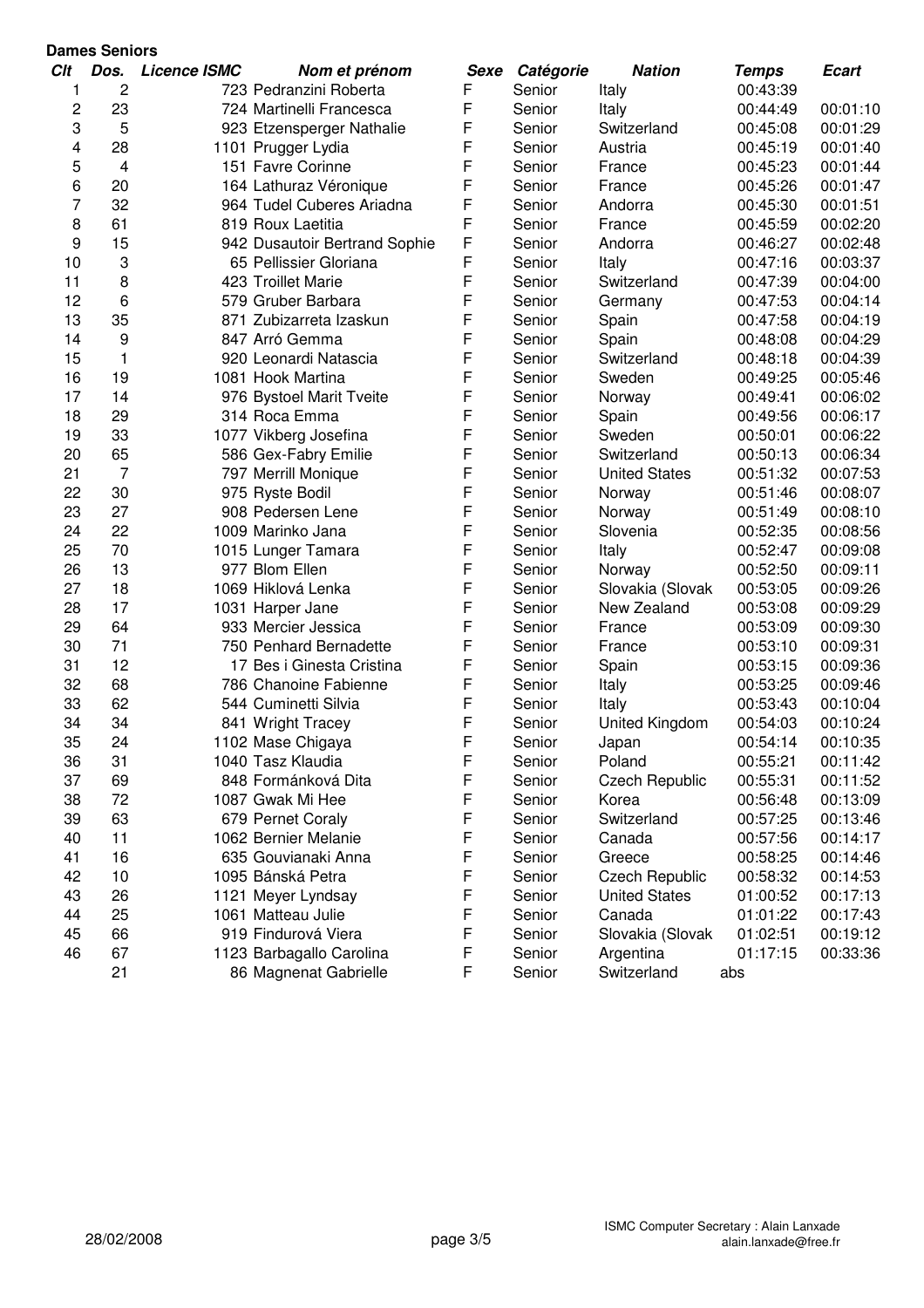### **Hommes Espoirs**  $C$ *lt Dos. Licence ISMC* **Nomet prénom** 1 236 531 Jornet Burgada Kilian M 2 222 424 Bruchez Pierre M 3 241 684 Solà Pastoret Marc M 4 225 745 Perrier Sébastien M<br>5 227 934 Piccot Adrien 227 934 Piccot Adrien M 6 224 720 Fellay Cyrille M 7 226 747 Favre Valentin M Senior M 8 231 846 Costa Pairó Pau M 9 232 1001 Gund Björn M M Senior M 10 223 494 Kuhar Nejc M<br>11 237 773 Laštík Jurai M 11 237 773 Laštík Jurai 12 235 982 Jonsson André M 13 221 571 Eydallin Matteo M 14 234 985 Hlavco Jozef M 15 228 785 Huser Lukas M 16 238 913 Mottini Bruno M 17 229 665 Angelov Blagovest M 18 230 790 Bader Martin M 19 239 595 Radev Georgi M Senior M 20 233 776 Hepnar Jan M 240 978 Schuster Alexander

## **Hommes Seniors**

| <b>Clt</b> | Dos. | <b>Licence ISMC</b> | Nom et prénom               | <b>Sexe</b> | Catégorie | <b>Nation</b> | <b>Temps</b> | <b>Ecart</b> |
|------------|------|---------------------|-----------------------------|-------------|-----------|---------------|--------------|--------------|
| 1          | 103  |                     | 593 Perrier Florent         | M           | Senior    | France        | 00:35:04     |              |
| 2          | 119  |                     | 210 Brunod Dennis           | M           | Senior    | Italy         | 00:35:42     | 00:00:38     |
| 3          | 130  |                     | 368 Gachet Grégory          | M           | Senior    | France        | 00:35:49     | 00:00:45     |
| 4          | 236  |                     | 531 Jornet Burgada Kilian   | M           | Senior    | Spain         | 00:35:54     | 00:00:50     |
| 5          | 148  |                     | 209 Reichegger Manfred      | M           | Senior    | Italy         | 00:36:06     | 00:01:02     |
| 6          | 104  |                     | 645 Roc Amador Agustí       | M           | Senior    | Spain         | 00:36:31     | 00:01:27     |
| 7          | 105  |                     | 589 Epiney Sebastien        | M           | Senior    | Switzerland   | 00:36:35     | 00:01:31     |
| 8          | 162  |                     | 189 Troillet Florent        | M           | Senior    | Switzerland   | 00:37:05     | 00:02:01     |
| 9          | 117  |                     | 1071 Berger Ola             | M           | Senior    | Norway        | 00:37:10     | 00:02:06     |
| 10         | 145  |                     | 331 Pellicier Alexandre     | M           | Senior    | France        | 00:37:17     | 00:02:13     |
| 11         | 114  |                     | 1023 Anthamatten Martin     | M           | Senior    | Switzerland   | 00:37:24     | 00:02:20     |
| 12         | 102  |                     | 95 Sbalbi Tony              | M           | Senior    | France        | 00:37:32     | 00:02:28     |
| 13         | 222  |                     | 424 Bruchez Pierre          | M           | Senior    | Switzerland   | 00:37:36     | 00:02:32     |
| 14         | 167  |                     | 1099 Wieland Hans           | M           | Senior    | Austria       | 00:37:44     | 00:02:40     |
| 15         | 109  |                     | 386 Holzknecht Lorenzo      | M           | Senior    | Italy         | 00:37:49     | 00:02:45     |
| 16         | 101  |                     | 322 Blanc Patrick           | M           | Senior    | France        | 00:37:52     | 00:02:48     |
| 17         | 112  |                     | 770 Albòs Cavalière Joan    | M           | Senior    | Andorra       | 00:37:54     | 00:02:50     |
| 18         | 111  |                     | 963 Albòs Cavalière Ludovic | M           | Senior    | Andorra       | 00:37:57     | 00:02:53     |
| 19         | 149  |                     | 535 Ringhofer Andreas       | M           | Senior    | Austria       | 00:38:00     | 00:02:56     |
| 20         | 151  |                     | 1010 Roig Iglesias Oscar    | M           | Senior    | Spain         | 00:38:09     | 00:03:05     |
| 21         | 241  |                     | 684 Solà Pastoret Marc      | M           | Senior    | Spain         | 00:38:13     | 00:03:09     |
| 22         | 108  |                     | 22 Martín de Vila Javier    | M           | Senior    | Spain         | 00:38:27     | 00:03:23     |
| 23         | 225  |                     | 745 Perrier Sébastien       | M           | Senior    | France        | 00:38:31     | 00:03:27     |
| 24         | 227  |                     | 934 Piccot Adrien           | M           | Senior    | France        | 00:39:02     | 00:03:58     |
| 25         | 150  |                     | 483 Riz Martin              | M           | Senior    | Italy         | 00:39:20     | 00:04:16     |
| 26         | 156  |                     | 238 Steurer Toni            | M           | Senior    | Germany       | 00:39:35     | 00:04:31     |
| 27         | 157  |                     | 1032 Strobel Andreas        | M           | Senior    | Germany       | 00:39:59     | 00:04:55     |
| 28         | 224  |                     | 720 Fellay Cyrille          | M           | Senior    | Switzerland   | 00:40:01     | 00:04:57     |
| 29         | 226  |                     | 747 Favre Valentin          | M           | Senior    | France        | 00:40:09     | 00:05:05     |
| 30         | 126  |                     | 456 Echtler Martin          | M           | Senior    | Germany       | 00:40:29     | 00:05:25     |
| 31         | 231  |                     | 846 Costa Pairó Pau         | M           | Senior    | Spain         | 00:40:33     | 00:05:29     |
| 32         | 106  |                     | 11 Pérez Brunicardi Manuel  | M           | Senior    | Spain         | 00:40:35     | 00:05:31     |
| 33         | 131  |                     | 968 Ginier Reynold          | M           | Senior    | Switzerland   | 00:40:37     | 00:05:33     |
| 34         | 142  |                     | 692 Lex Konrad              | M           | Senior    | Germany       | 00:40:58     | 00:05:54     |
| 35         | 232  |                     | 1001 Gund Björn             | M           | Senior    | Sweden        | 00:41:02     | 00:05:58     |
|            |      |                     |                             |             |           |               |              |              |

| Switzerland | 00:37:05 | 00:02:01 |
|-------------|----------|----------|
| Norway      | 00:37:10 | 00:02:06 |
| France      | 00:37:17 | 00:02:13 |
| Switzerland | 00:37:24 | 00:02:20 |
| France      | 00:37:32 | 00:02:28 |
| Switzerland | 00:37:36 | 00:02:32 |
| Austria     | 00:37:44 | 00:02:40 |
| Italy       | 00:37:49 | 00:02:45 |
| France      | 00:37:52 | 00:02:48 |
| Andorra     | 00:37:54 | 00:02:50 |

| Sexe | <b>Nation</b><br>Catégorie   | Temps    | Ecart    |
|------|------------------------------|----------|----------|
| VI   | Senior espo Spain            | 00:35:54 |          |
| Ń    | Senior espo Switzerland      | 00:37:36 | 00:01:42 |
| VI   | Senior espo Spain            | 00:38:13 | 00:02:19 |
| N    | Senior espo France           | 00:38:31 | 00:02:37 |
| Ń    | Senior espo France           | 00:39:02 | 00:03:08 |
| VI   | Senior espo Switzerland      | 00:40:01 | 00:04:07 |
| N    | Senior espo France           | 00:40:09 | 00:04:15 |
| Ń    | Senior espo Spain            | 00:40:33 | 00:04:39 |
| VI   | Senior espo Sweden           | 00:41:02 | 00:05:08 |
| N    | Senior espo Slovenia         | 00:41:08 | 00:05:14 |
| Ń    | Senior espo Slovakia (Slovak | 00:41:18 | 00:05:24 |
| N    | Senior espo Sweden           | 00:41:31 | 00:05:37 |
| N    | Senior espo Italy            | 00:41:37 | 00:05:43 |
| Ń    | Senior espo Slovakia (Slovak | 00:41:38 | 00:05:44 |
| N    | Senior espo Switzerland      | 00:42:23 | 00:06:29 |
| N    | Senior espo Italy            | 00:44:37 | 00:08:43 |
| Ń    | Senior espo Bulgaria         | 00:44:58 | 00:09:04 |
| VI   | Senior espo Austria          | 00:46:41 | 00:10:47 |
| N    | Senior espo Bulgaria         | 00:47:55 | 00:12:01 |
| N    | Senior espo Czech Republic   | 00:49:11 | 00:13:17 |
| N    | Senior espo Germany          | Nt       |          |